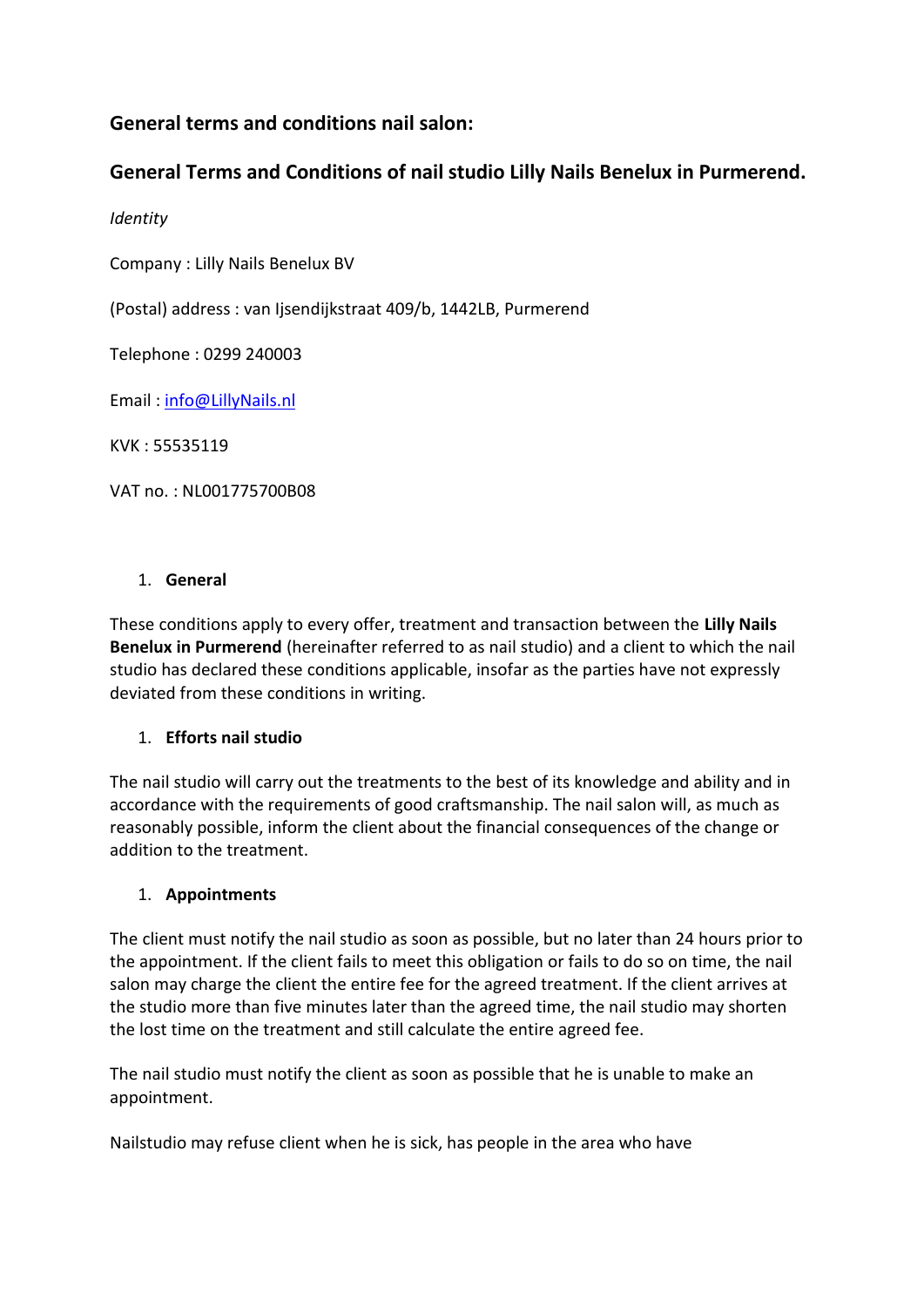a contagious disease. Client must at all times truthfully withhold this information. This also applies to the nail studio towards the client.

Both parties do not have to comply with these obligations if they are hindered by force majeure. Force majeure includes what the law and jurisprudence say about it, including strikes in the nail studio.

Client receives a questionnaire that must be completed truthfully. If Client does not complete it or does not complete it truthfully, access to the salon can be denied.

Client comes (especially as long as the Covid-19 measures are in force) only to the salon, maximum 5 minutes before the appointment. When client is more than 10 minutes late, the treatment can be cancelled, then 50% of the agreed treatment has to be paid to the practitioner with whom the appointment was made.

Children under the age of 16 are not welcome in the salon. Treatments are not performed on persons under 18 years of age.

### **3a Covid-19 (Corona) e/a outbreaks of infectious diseases.**

Nagelstudio adheres to the government guidelines and the established protocol. Client must follow these at all times. If client refuses, access to the nail studio, wholesale and training room will be denied.

- 1. Client must remove and put away jewelry upon entry.
- 2. Client turns off sound from phone and also puts it away. If client wants to show an example the client has the possibility to send it by mail to [info@lillynails.nl.](mailto:info@lillynails.nl)
- 3. Client hangs himself, jacket etc. on coat rack
- 4. Client is escorted to the kitchen where hands are washed and then rubbed with disinfectant.
- 5. Client takes place at the place indicated by one of the employees.
- 6. The treatment will be performed according to protocol which is visible in the salon.
- 7. Nailstudio will observe all rules according to protocol.

### 1. **Payment**

The nail studio mentions all prices of treatments and products visible in the nail studio. The reported prices include VAT. The nail studio mentions price changes 30 days before the start date clearly visible in the studio. Offers in advertisements are valid for the indicated duration and/or as long as stocks last.

Immediately after the treatment, the client has to pay for the treatment and any products in cash or by debit card.

### 1. **Personal data & privacy**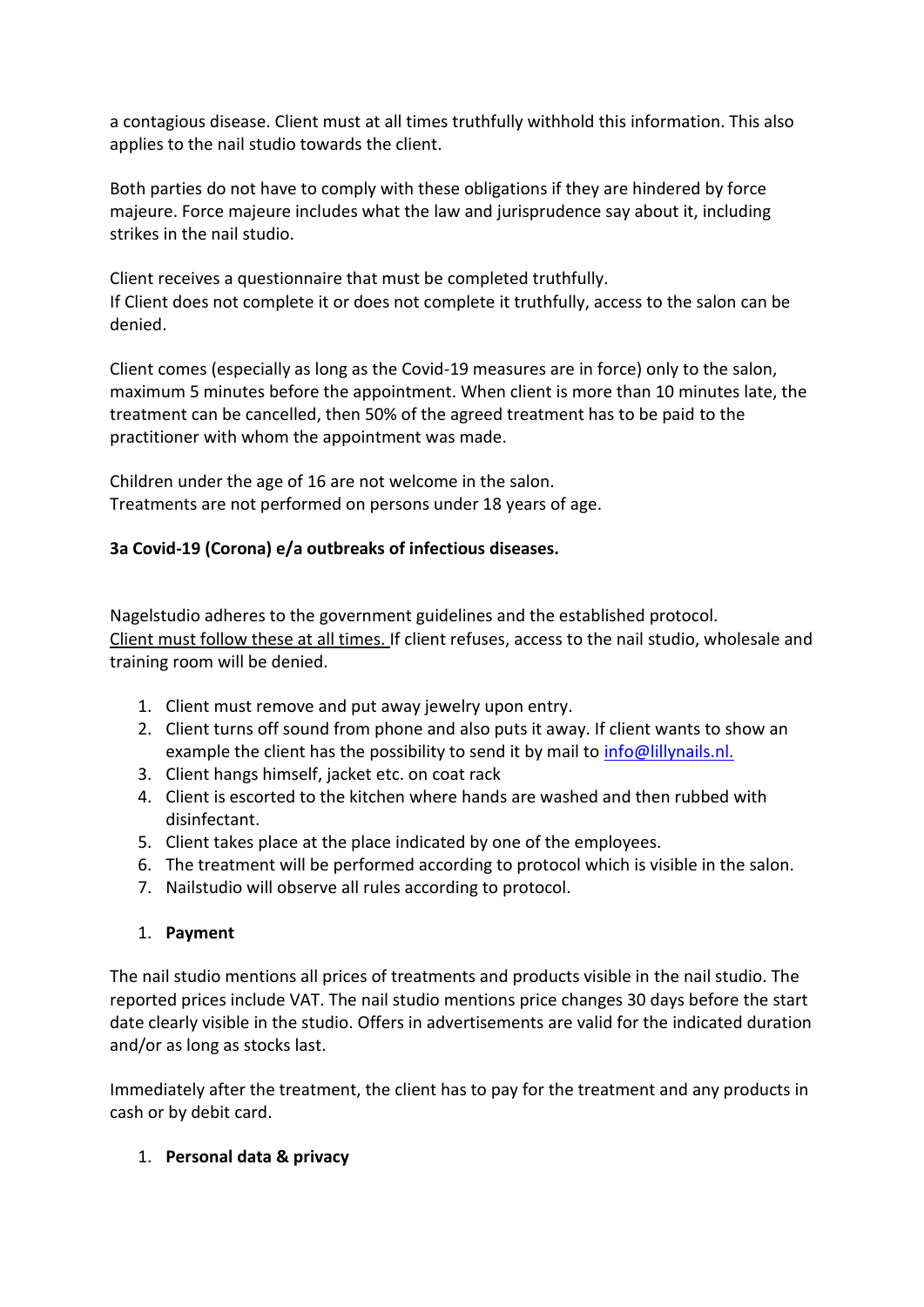The client provides the nail studio before the first treatment of all data, which the nail studio indicates that they are necessary or which the client should reasonably understand that they are necessary for the careful implementation of the treatments.

The nail studio records the personal data of the client in an automated system and on a customer card. The nail studio treats the confidential data of the client according to the guidelines in the Data Protection Act. The nail studio will not sell or rent data of the client to third parties without prior written consent of the client.

### 1. **Secrecy**

The nail studio is obliged to maintain the confidentiality of all confidential information provided by the client during treatment. Information is considered confidential if the client has communicated this or if it arises from the nature of the information. The confidentiality lapses if, pursuant to a statutory provision or a court ruling, the nail studio is obliged to provide the confidential information to third parties.

### 1. **Liability**

The nail studio and its employees are not liable for damage of any kind whatsoever caused by the nail studio based on incorrect and / or incomplete information provided by the client about relevant physical conditions, medication, work or leisure activities.

Nailstudio and / or one of the employees can not be held liable for any accidents with equipment or personal injury that take place in or around the nail studio.

The nail studio and employees are not liable for loss, theft or damage to personal belongings that the client has brought to the studio.

Lilly Nails Benelux and/or its employees cannot be held liable for any accidents with material or personal injury, illnesses and/or disorders that occur in or around the nail studio/wholesale/training center or the public areas in the building.

### 1. **Warranty**

The nail studio gives the client one week (7 days) warranty on the treatment and products. This guarantee is void if:

- The client had the art nails maintained by another nail studio.
- The client has worked with aggressive chemicals without gloves.
- The client has bitten off the false nails or intentionally broke them off.
- The client has used other products than the one recommended by the nail studio for the maintenance of the art nails.
- The client has not followed the advice for home care of the false nails, as described in the tip list.
- The client has not followed the advice to seek medical help within five working days.
- The client has not used the products according to the instruction manual.

## 1. **Damage & Theft**